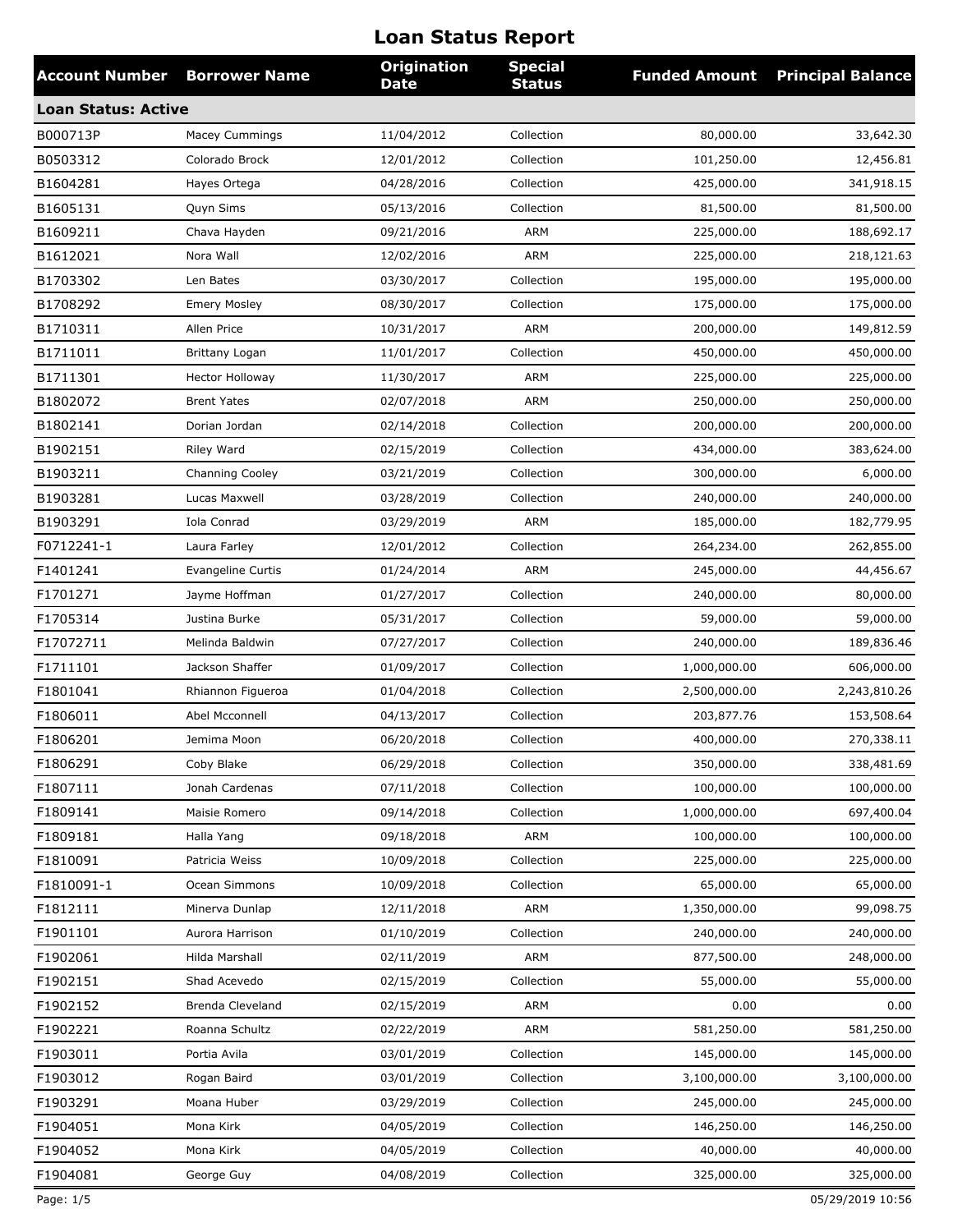| <b>Account Number</b>      | <b>Borrower Name</b>    | <b>Origination</b><br><b>Date</b> | <b>Special</b><br><b>Status</b> | <b>Funded Amount</b> | <b>Principal Balance</b> |
|----------------------------|-------------------------|-----------------------------------|---------------------------------|----------------------|--------------------------|
| <b>Loan Status: Active</b> |                         |                                   |                                 |                      |                          |
| F1904101                   | Summer Dean             | 04/10/2019                        | Collection                      | 400,000.00           | 400,000.00               |
| F1904161                   | Adria Benton            | 04/16/2019                        | <b>ARM</b>                      | 125,000.00           | 125,000.00               |
| F1904181                   | Ralph Hendrix           | 04/18/2019                        | Collection                      | 1,500,000.00         | 1,500,000.00             |
| F1904261                   | Anne Odonnell           | 04/25/2019                        | Collection                      | 300,000.00           | 300,000.00               |
| F1904291                   | Jemima Cantu            | 04/29/2019                        | Collection                      | 165,000.00           | 165,000.00               |
| F1905011                   | Delilah May             | 05/01/2019                        | Collection                      | 295,000.00           | 295,000.00               |
| F1905061                   | <b>Bradley Powers</b>   | 05/06/2019                        | Collection                      | 1,200,000.00         | 1,200,000.00             |
| F1905091                   | <b>Emerald Alston</b>   | 05/09/2019                        | Collection                      | 208,000.00           | 208,000.00               |
| [52]                       | <b>Total for Active</b> |                                   |                                 | 22,281,861.76        | 18,186,833.22            |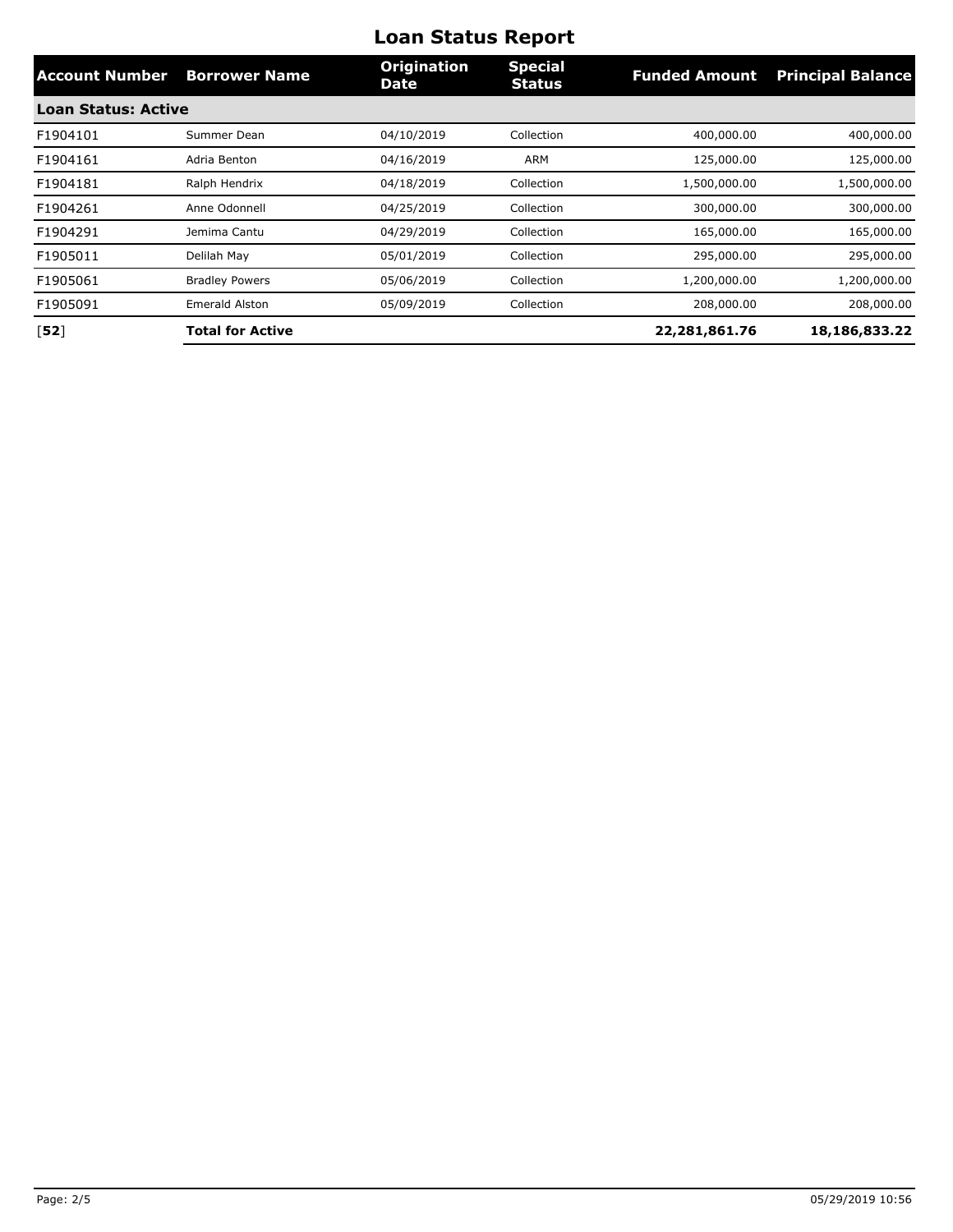| <b>Account Number</b>      | <b>Borrower Name</b>  | <b>Origination</b><br><b>Date</b> | <b>Special</b><br><b>Status</b> | <b>Funded Amount</b> | <b>Principal Balance</b> |
|----------------------------|-----------------------|-----------------------------------|---------------------------------|----------------------|--------------------------|
| <b>Loan Status: Closed</b> |                       |                                   |                                 |                      |                          |
| B1611151                   | Katell Anthony        | 11/15/2016                        | Collection                      | 70,000.00            | 0.00                     |
| B1705312                   | <b>Tobias Mcbride</b> | 05/31/2017                        | Collection                      | 750,000.00           | 0.00                     |
| B1706151                   | Audra Bird            | 06/15/2017                        | Collection                      | 104,500.00           | 0.00                     |
| B1710191                   | Jerome Weiss          | 10/19/2017                        | Collection                      | 32,500.00            | 0.00                     |
| B1802231                   | Joy Chavez            | 02/23/2018                        | Collection                      | 120,000.00           | 0.00                     |
| B1803012                   | Armand Webb           | 03/01/2018                        | Collection                      | 418,687.50           | 0.00                     |
| B1804051                   | Anjolie Sanchez       | 04/05/2018                        | Collection                      | 125,000.00           | 0.00                     |
| F0911181                   | Rashad Ray            | 11/01/2012                        | Collection                      | 129,882.09           | 0.00                     |
| F1205101                   | Elizabeth Rowland     | 05/10/2012                        | Collection                      | 190,000.00           | 0.00                     |
| F1602251                   | Reese Mosley          | 02/25/2016                        | LOANSOLD                        | 1,500,000.00         | 1,500,000.00             |
| F1603171                   | Nigel Shelton         | 03/17/2016                        | ARM                             | 465,000.00           | 465,000.00               |
| F1603211                   | Joy Hayes             | 03/21/2016                        | Collection                      | 225,000.00           | 0.00                     |
| F1604011                   | Linda Hooper          | 04/01/2016                        | Collection                      | 200,000.00           | 200,000.00               |
| F1604071                   | Christen Rivas        | 04/07/2016                        | ARM                             | 700,000.00           | 700,000.00               |
| F1604081                   | Otto Riggs            | 04/08/2016                        | ARM                             | 260,000.00           | 260,000.00               |
| F1604121                   | <b>Dustin Rollins</b> | 04/12/2016                        | Collection                      | 207,000.00           | 207,000.00               |
| F1604181                   | Faith Wynn            | 04/18/2016                        | Collection                      | 94,500.00            | 0.00                     |
| F1604211                   | Andrew Rojas          | 04/21/2016                        | Collection                      | 150,000.00           | 150,000.00               |
| F1604212                   | Dante Walters         | 04/21/2016                        | Collection                      | 169,000.00           | 0.00                     |
| F1604261                   | Nero Walton           | 04/26/2016                        | LOANSOLD                        | 585,000.00           | 585,000.00               |
| F1604281                   | Noelle Finley         | 04/28/2016                        | LOANSOLD                        | 400,000.00           | 400,000.00               |
| F1604291                   | Maggy Kent            | 04/29/2016                        | <b>LOANSOLD</b>                 | 160,000.00           | 160,000.00               |
| F1605131                   | Joy Chavez            | 05/13/2016                        | LOANSOLD                        | 489,000.00           | 489,000.00               |
| F1605311                   | Anne Hoover           | 05/31/2016                        | Collection                      | 315,000.00           | 315,000.00               |
| F1606071                   | Alexandra Dean        | 06/07/2016                        | Collection                      | 70,000.00            | 0.00                     |
| F1607071                   | Xander Pope           | 07/07/2016                        | LOANSOLD                        | 972,000.00           | 972,000.00               |
| F1607131                   | Jennifer Hill         | 07/13/2016                        | Collection                      | 1,500,000.00         | 1,500,000.00             |
| F16072611                  | Demetria Paul         | 07/26/2016                        | Collection                      | 675,000.00           | 675,000.00               |
| F1608191                   | <b>Boris Terrell</b>  | 08/19/2016                        | ARM                             | 237,500.00           | 237,500.00               |
| F1608311                   | Jason Talley          | 08/31/2016                        | Collection                      | 315,000.00           | 315,000.00               |
| F1611021                   | Inez Rush             | 11/02/2016                        | Collection                      | 500,000.00           | 500,000.00               |
| F16110211                  | Benjamin Moon         | 11/02/2016                        | LOANSOLD                        | 950,000.00           | 950,000.00               |
| F1611101                   | Heidi Bright          | 11/10/2016                        | LOANSOLD                        | 180,000.00           | 180,000.00               |
| F1611151                   | Naida Christian       | 11/15/2016                        | Collection                      | 70,000.00            | 70,000.00                |
| F1611161                   | Rashad Rocha          | 11/16/2016                        | Collection                      | 620,000.00           | 620,000.00               |
| F1611171                   | <b>Brett Douglas</b>  | 11/17/2016                        | LOANSOLD                        | 300,000.00           | 300,000.00               |
| F1611172                   | Tamara Kline          | 11/17/2016                        | LOANSOLD                        | 300,000.00           | 300,000.00               |
| F1612201                   | Felicia Dillard       | 12/20/2016                        | LOANSOLD                        | 212,500.00           | 212,500.00               |
| F1612211                   | Pearl Lynn            | 12/21/2016                        | Collection                      | 190,000.00           | 0.00                     |
| F1612221                   | <b>Edward Watkins</b> | 12/22/2016                        | LOANSOLD                        | 725,000.00           | 725,000.00               |
| F1612281                   | Savannah Woodward     | 12/28/2016                        | LOANSOLD                        | 292,500.00           | 292,500.00               |
| F1612301                   | Kadeem Mckee          | 12/30/2016                        | LOANSOLD                        | 1,050,000.00         | 1,050,000.00             |
| F1701091                   | Logan Cobb            | 01/09/2017                        | LOANSOLD                        | 525,000.00           | 525,000.00               |
| F1701131                   | Hannah Dejesus        | 01/13/2017                        | LOANSOLD                        | 450,000.00           | 450,000.00               |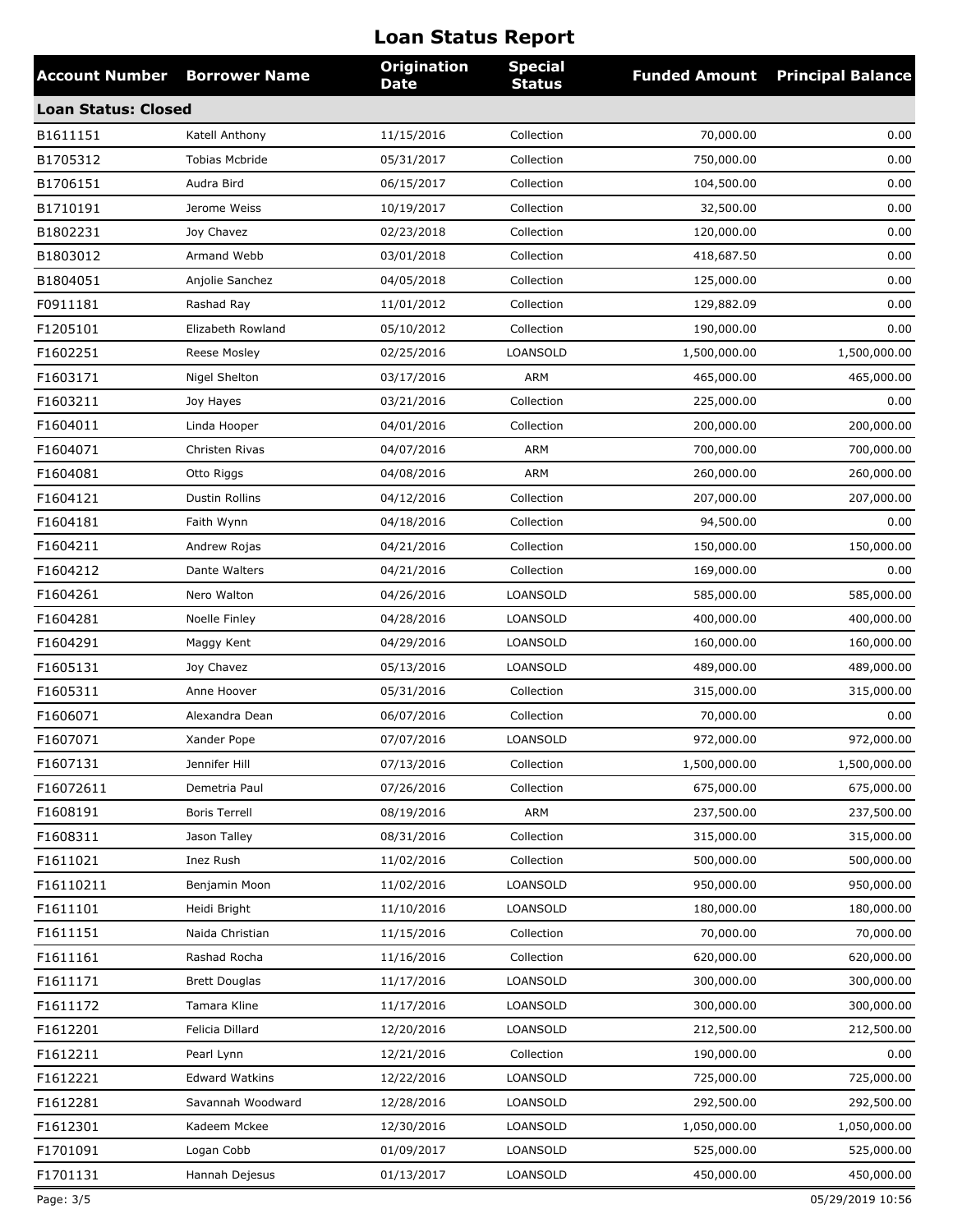| <b>Account Number</b>      | <b>Borrower Name</b>   | <b>Origination</b><br><b>Date</b> | <b>Special</b><br><b>Status</b> | <b>Funded Amount</b> | <b>Principal Balance</b> |
|----------------------------|------------------------|-----------------------------------|---------------------------------|----------------------|--------------------------|
| <b>Loan Status: Closed</b> |                        |                                   |                                 |                      |                          |
| F1701251                   | <b>Willow Hess</b>     | 01/26/2017                        | LOANSOLD                        | 754,000.00           | 754,000.00               |
| F1702021                   | Micah Osborn           | 02/02/2017                        | LOANSOLD                        | 1,235,000.00         | 1,235,000.00             |
| F1702071                   | Ignacia Padilla        | 02/07/2017                        | <b>LOANSOLD</b>                 | 400,000.00           | 400,000.00               |
| F1702091                   | Isabelle Ramos         | 02/09/2017                        | LOANSOLD                        | 200,000.00           | 200,000.00               |
| F1702092                   | Madonna Jarvis         | 02/09/2017                        | Collection                      | 650,000.00           | 650,000.00               |
| F1702171                   | Dante Walters          | 02/17/2017                        | Collection                      | 260,000.00           | 0.00                     |
| F1703081                   | Erich Gross            | 03/08/2017                        | ARM                             | 1,500,000.00         | 1,500,000.00             |
| F1703151                   | Damian Beasley         | 03/15/2017                        | Collection                      | 2,000,000.00         | 1,897,085.35             |
| F1703301                   | Halee Long             | 03/30/2017                        | LOANSOLD                        | 975,000.00           | 975,000.00               |
| F1704271                   | April Bowman           | 04/27/2017                        | Collection                      | 750,000.00           | 750,000.00               |
| F1705121                   | <b>Mallory Elliott</b> | 05/02/2017                        | Collection                      | 1,136,700.00         | 1,136,700.00             |
| F1705261                   | Celeste Kennedy        | 05/26/2017                        | Collection                      | 600,000.00           | 600,000.00               |
| F1705311                   | Carly Buckner          | 05/31/2017                        | Collection                      | 1,250,000.00         | 0.00                     |
| F1705313                   | Adam England           | 05/31/2017                        | LOANSOLD                        | 295,000.00           | 295,000.00               |
| F1706091                   | Donna Booth            | 06/09/2017                        | LOANSOLD                        | 75,000.00            | 75,000.00                |
| F1706131                   | Eaton Jordan           | 06/13/2017                        | LOANSOLD                        | 97,000.00            | 97,000.00                |
| F1707031                   | Aphrodite Knight       | 07/03/2017                        | LOANSOLD                        | 245,000.00           | 245,000.00               |
| F1707111                   | <b>Grady Morales</b>   | 07/11/2017                        | LOANSOLD                        | 347,000.00           | 347,000.00               |
| F1707181                   | Hoyt Navarro           | 07/18/2017                        | <b>LOANSOLD</b>                 | 525,000.00           | 525,000.00               |
| F1707241                   | Nevada Mueller         | 07/24/2017                        | Collection                      | 306,000.00           | 306,000.00               |
| F1707271                   | Quinlan Glenn          | 07/27/2017                        | Collection                      | 240,000.00           | 240,000.00               |
| F1707311                   | Vernon Alford          | 07/31/2017                        | Collection                      | 800,000.00           | 0.00                     |
| F1708291                   | Kiona Elliott          | 08/29/2017                        | <b>ARM</b>                      | 850,000.00           | 850,000.00               |
| F1709111                   | Fleur Herrera          | 09/11/2017                        | Collection                      | 45,000.00            | 44,891.33                |
| F1709221                   | Summer Dean            | 09/22/2017                        | Collection                      | 700,000.00           | 700,000.00               |
| F1710051                   | Phyllis Hayden         | 10/05/2017                        | LOANSOLD                        | 198,000.00           | 0.00                     |
| F1710111                   | Wyatt Acosta           | 10/11/2017                        | LOANSOLD                        | 230,000.00           | 230,000.00               |
| F1710112                   | <b>Wendy Nieves</b>    | 10/11/2017                        | LOANSOLD                        | 230,000.00           | 230,000.00               |
| F1711091                   | Keefe Robles           | 11/09/2017                        | LOANSOLD                        | 207,000.00           | 207,000.00               |
| F1711092                   | Kelly Golden           | 11/09/2017                        | Collection                      | 210,000.00           | 210,000.00               |
| F1711093                   | Alexa Dorsey           | 11/09/2017                        | LOANSOLD                        | 245,000.00           | 245,000.00               |
| F1711161                   | Zena Doyle             | 11/16/2017                        | ARM                             | 1,185,000.00         | 1,185,000.00             |
| F1711171                   | Kameko Flores          | 11/17/2017                        | Collection                      | 240,000.00           | 0.00                     |
| F1712151                   | Colby Garrett          | 12/15/2017                        | Collection                      | 1,450,000.00         | 1,450,000.00             |
| F1801221                   | Celeste Combs          | 01/22/2018                        | Collection                      | 1,500,000.00         | 1,500,000.00             |
| F1802071                   | <b>Brent Yates</b>     | 02/07/2018                        | ARM                             | 1,250,000.00         | 1,250,000.00             |
| F1802231                   | Joy Chavez             | 02/23/2018                        | Collection                      | 720,000.00           | 0.00                     |
| F1802281                   | Kelly Hall             | 02/28/2018                        | Collection                      | 245,000.00           | 244,318.50               |
| F1803011                   | Fitzgerald Morin       | 03/01/2018                        | Collection                      | 387,500.00           | 387,500.00               |
| F18030111                  | Melodie Pena           | 03/01/2018                        | Collection                      | 1,595,000.00         | 0.00                     |
| F1803141                   | Dana Preston           | 03/14/2018                        | Collection                      | 249,000.00           | 249,000.00               |
| F1804051                   | Anjolie Sanchez        | 04/05/2018                        | Collection                      | 1,500,000.00         | 1,500,000.00             |
| F1804061                   | Stacey Maynard         | 04/06/2018                        | Collection                      | 1,000,000.00         | 0.00                     |
| F1804241                   | Sylvia Ware            | 04/24/2018                        | Collection                      | 300,000.00           | 300,000.00               |